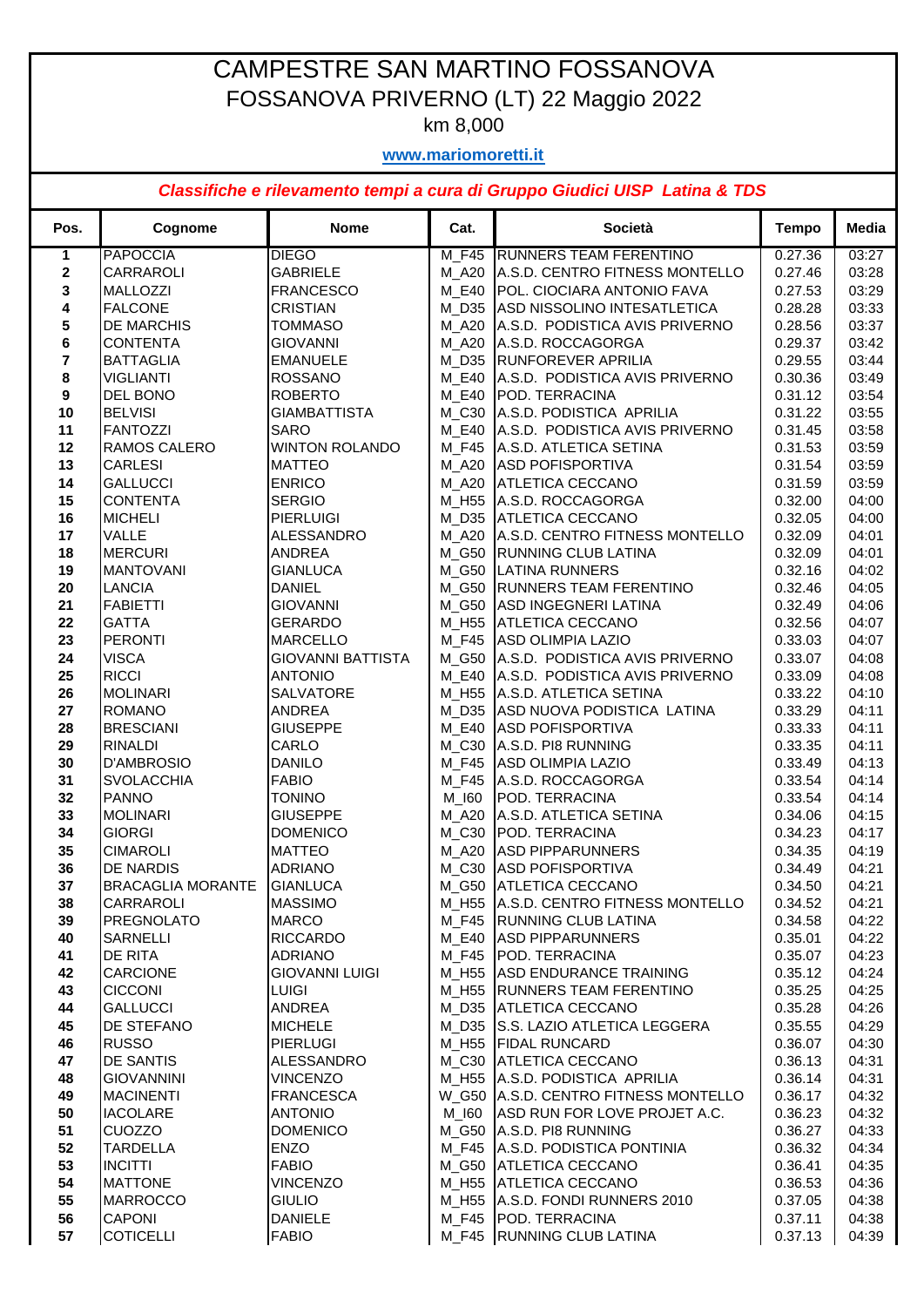| 58       | <b>MANGION</b>                   | <b>FABIO</b>                     |                   | M_G50 A.S.D. CENTRO FITNESS MONTELLO                              | 0.37.22            | 04:40          |
|----------|----------------------------------|----------------------------------|-------------------|-------------------------------------------------------------------|--------------------|----------------|
| 59       | <b>FALCO</b>                     | <b>GIUSEPPE</b>                  |                   | M_G50 CILENTO RUN                                                 | 0.37.22            | 04:40          |
| 60       | <b>BRUNI</b>                     | <b>GIANLUIGI</b>                 |                   | M F45 ATLETICA CECCANO                                            | 0.37.41            | 04:42          |
| 61       | <b>ANDREOLI</b>                  | <b>ROBERTA</b>                   |                   | W_E40 A.S.D. PODISTICA AVIS PRIVERNO                              | 0.37.43            | 04:42          |
| 62       | <b>FIORINI</b>                   | <b>FELICE</b>                    | M L65             | POL. CIOCIARA ANTONIO FAVA                                        | 0.37.48            | 04:43          |
| 63       | <b>SCARDELLATO</b>               | <b>FABIO</b>                     | M_C30             | A.S.D. ATLETICA SABAUDIA                                          | 0.37.52            | 04:44          |
| 64       | <b>SESSA</b>                     | <b>PAOLO</b>                     | M G50             | <b>POD. TERRACINA</b>                                             | 0.37.55            | 04:44          |
| 65       | PIZZUTI                          | <b>MAURO</b>                     | M H55             | <b>ATLETICA CECCANO</b>                                           | 0.38.00            | 04:45          |
| 66       | <b>CECCANO</b>                   | <b>ANGELO</b>                    | M H55             | A.S.D. CENTRO FITNESS MONTELLO                                    | 0.38.10            | 04:46          |
| 67       | <b>DI GIOVANNI</b>               | <b>MARCELLO</b>                  |                   | M_E40   FIDAL RUNCARD                                             | 0.38.13            | 04:46          |
| 68       | <b>IAFRATE</b>                   | <b>AGOSTINO</b>                  |                   | M_F45 A.S.D. PODISTICA AVIS PRIVERNO                              | 0.38.15            | 04:46          |
| 69       | <b>CRESCENZI</b>                 | <b>ANDREA</b>                    | M E40             | <b>ATLETICA CECCANO</b>                                           | 0.38.15            | 04:46          |
| 70       | <b>SANGES</b>                    | <b>RICCARDO</b>                  | M F45             | A.S.D. FONDI RUNNERS 2010                                         | 0.38.26            | 04:48          |
| 71       | PAPARELLI                        | <b>MAURO</b>                     | M F45             | A.S.D. ROCCAGORGA                                                 | 0.38.41            | 04:50          |
| 72       | <b>MORETTO</b>                   | <b>STEFANO</b>                   | M G50             | A.S.D. CENTRO FITNESS MONTELLO                                    | 0.38.59            | 04:52          |
| 73       | <b>PITUCCIO</b>                  | <b>STELVIO</b>                   | M_C30             | <b>FIDAL RUNCARD</b>                                              | 0.38.59            | 04:52          |
| 74       | <b>LUZI</b>                      | <b>ANTONIO</b>                   | M_I60             | <b>ATLETICA CECCANO</b>                                           | 0.39.01            | 04:52          |
| 75       | <b>LAURETTI</b>                  | <b>PIO</b>                       |                   | M_F45 ATLETICA CECCANO                                            | 0.39.02            | 04:52          |
| 76       | <b>CAPPELLI</b>                  | <b>GUIDO</b>                     |                   | M F45 A.S.D. PODISTICA PONTINIA                                   | 0.39.05            | 04:53          |
| 77       | <b>SUBIACO</b>                   | <b>EMILIO</b>                    | M L65             | <b>ASD TOP TRAIL</b>                                              | 0.39.13            | 04:54          |
| 78       | <b>DI ROSA</b>                   | <b>MASSIMO</b>                   |                   | M G50 A.S.D. CENTRO FITNESS MONTELLO                              | 0.39.15            | 04:54          |
| 79       | <b>LEO</b>                       | <b>MARIO</b>                     | M_I60             | <b>ATLETICA CECCANO</b>                                           | 0.39.27            | 04:55          |
| 80       | <b>RINALDI</b>                   | <b>LUIGI</b>                     | M F45             | A.S.D. PODISTICA PONTINIA                                         | 0.39.31            | 04:56          |
| 81       | <b>CAFIERO</b>                   | <b>EUGENIO</b>                   | M E40             | A.S.D. ATLETICA LATINA                                            | 0.39.33            | 04:56          |
| 82       | <b>NUVOLA</b>                    | <b>PIETRO</b>                    | M F45             | A.S.D. ROCCAGORGA                                                 | 0.39.34            | 04:56          |
| 83       | <b>ZUFFERLI</b>                  | <b>DANILO</b>                    |                   | M_E40 A.S.D. PODISTICA AVIS PRIVERNO                              | 0.39.35            | 04:56          |
| 84       | <b>SCANAVINI</b>                 | <b>MARCO</b>                     |                   | M_E40 A.S.D. ATLETICA SABAUDIA                                    | 0.39.40            | 04:57          |
| 85       | <b>PORCELLI</b>                  | <b>LORIS</b>                     |                   | W_G50 A.S.D. ROCCAGORGA                                           | 0.39.43            | 04:57          |
| 86       | <b>BELTRAME</b>                  | <b>FRANCESCO</b>                 |                   | M_D35 FIDAL RUNCARD                                               | 0.39.50            | 04:58          |
| 87       | <b>ABRUSCATO</b>                 | <b>GIUSEPPE</b>                  | M 160             | <b>ASD OLIMPIA LAZIO</b>                                          | 0.39.53            | 04:59          |
| 88       | <b>FIORINI</b>                   | <b>PAOLA</b>                     | <b>W_E40</b>      | <b>RUNNERS TEAM FERENTINO</b>                                     | 0.39.56            | 04:59          |
| 89       | <b>GERASSIMOV</b>                | <b>GUEORGUI PLAMENO</b>          | M E40             | A.S.D. CENTRO FITNESS MONTELLO                                    | 0.40.02            | 05:00          |
| 90       | <b>ZUCCARO</b>                   | <b>FABRIZIO</b>                  | M D35             | A.S.D. PODISTICA AVIS PRIVERNO                                    | 0.40.07            | 05:00          |
| 91       | <b>ZUCCARO</b>                   | <b>PAOLO</b>                     |                   | M_F45 A.S.D. PODISTICA AVIS PRIVERNO                              | 0.40.07            | 05:00          |
| 92       | <b>SANTORO</b>                   | LOREDANA                         |                   | W_E40 A.S.D. PODISTICA AVIS PRIVERNO<br>M F45 ASD TORRICE RUNNERS | 0.40.30            | 05:03          |
| 93       | <b>SERESINI</b><br><b>COLATO</b> | <b>FRANCESCO</b><br><b>MARIO</b> |                   |                                                                   | 0.40.55            | 05:06          |
| 94       | <b>FERRARESE</b>                 | <b>MIRELLA</b>                   |                   | M_G50 A.S.D. CENTRO FITNESS MONTELLO<br>W G50 A.S.D. ROCCAGORGA   | 0.40.55            | 05:06          |
| 95<br>96 | <b>IANNICIELLO</b>               | <b>KARIN</b>                     |                   | W_C30 FIDAL RUNCARD                                               | 0.41.10<br>0.41.13 | 05:08<br>05:09 |
| 97       | <b>DI LEGGE</b>                  | <b>FABIO</b>                     |                   | M_F45  RUNNING CLUB LATINA                                        | 0.41.30            | 05:11          |
| 98       | <b>MICCI</b>                     | <b>MARIANO</b>                   | M 160             | <b>ASD OLIMPIA LAZIO</b>                                          | 0.41.54            | 05:14          |
| 99       | <b>CIMAROLI</b>                  | <b>VINCENZO</b>                  | M_D35             | A.S.D. ROCCAGORGA                                                 | 0.42.01            | 05:15          |
| 100      | <b>MAUTI</b>                     | <b>ARMANDO</b>                   |                   | M_F45 A.S.D. ATLETICA SETINA                                      | 0.42.10            | 05:16          |
| 101      | <b>GURGONE</b>                   | <b>STEFANIA</b>                  |                   | W_H55 ASD ENDURANCE TRAINING                                      | 0.42.11            | 05:16          |
| 102      | <b>PANFILIO</b>                  | <b>PIETRO</b>                    | M G50             | A.S.D. ATLETICA SETINA                                            | 0.42.11            | 05:16          |
| 103      | <b>CIANGOLA</b>                  | <b>EMANUELE</b>                  | M F45             | <b>RUNNERS TEAM FERENTINO</b>                                     | 0.42.12            | 05:16          |
| 104      | <b>LUNGHEO</b>                   | <b>GUERINO</b>                   | M F45             | <b>RUNNERS TEAM FERENTINO</b>                                     | 0.42.18            | 05:17          |
| 105      | <b>CELANI</b>                    | <b>EMILIO</b>                    | M F45             | A.S.D. PODISTICA AVIS PRIVERNO                                    | 0.42.45            | 05:20          |
| 106      | <b>LANZETTA</b>                  | <b>RITA</b>                      | <b>W_E40</b>      | <b>RUNNING CLUB LATINA</b>                                        | 0.42.47            | 05:20          |
| 107      | <b>BIANCONI</b>                  | <b>FERDINANDA</b>                | <b>W_G50</b>      | <b>RUNNING CLUB LATINA</b>                                        | 0.42.48            | 05:21          |
| 108      | <b>SALVATORI</b>                 | <b>GIANFRANCO</b>                | M H <sub>55</sub> | <b>RUNNERS TEAM FERENTINO</b>                                     | 0.42.50            | 05:21          |
| 109      | <b>CARPITA</b>                   | <b>ALESSANDRO</b>                |                   | M_E40 ASD PIPPARUNNERS                                            | 0.42.51            | 05:21          |
| 110      | <b>GUERRA</b>                    | <b>MILENA</b>                    |                   | W_G50 A.S.D. CENTRO FITNESS MONTELLO                              | 0.42.57            | 05:22          |
| 111      | <b>PAPA</b>                      | CARLA                            |                   | W_G50 A.S.D. FONDI RUNNERS 2010                                   | 0.43.03            | 05:22          |
| 112      | DI MONDA                         | <b>NELLO</b>                     | M F45             | <b>ASD OLIMPIA LAZIO</b>                                          | 0.43.08            | 05:23          |
| 113      | <b>ANTONANGELO</b>               | <b>STEFANO</b>                   | M_I60             | PODISTICA SOLIDARIETA'                                            | 0.43.09            | 05:23          |
| 114      | <b>ALIBARDI</b>                  | <b>ANGELO</b>                    | M F45             | A.S.D. CENTRO FITNESS MONTELLO                                    | 0.43.31            | 05:26          |
| 115      | <b>CORINA</b>                    | <b>ENEA</b>                      | M H55             | A.S.D. FONDI RUNNERS 2010                                         | 0.43.33            | 05:26          |
| 116      | <b>D'EMILIO</b>                  | <b>ANTONIO</b>                   | M_G50             | <b>ATLETICA CECCANO</b>                                           | 0.43.38            | 05:27          |
| 117      | <b>CIALEI</b>                    | <b>GIORGIA</b>                   |                   | W_G50 ATLETICA CECCANO                                            | 0.43.56            | 05:29          |
| 118      | <b>POLISENA</b>                  | <b>GIANLUCA</b>                  |                   | M_G50 ATLETICA CECCANO                                            | 0.43.57            | 05:29          |
| 119      | <b>SORRENTINO</b>                | <b>VINCENZO</b>                  |                   | M_H55 A.S.D. CENTRO FITNESS MONTELLO                              | 0.44.03            | 05:30          |
| 120      | <b>TESTANA</b>                   | <b>GIOVANNI</b>                  | M H55             | A.S.D. PODISTICA AVIS PRIVERNO                                    | 0.44.10            | 05:31          |
| 121      | <b>CARPANESE</b>                 | <b>DANIELE</b>                   | M E40             | RUNNING CLUB LATINA                                               | 0.44.11            | 05:31          |
| 122      | <b>CIFFARELLA</b>                | <b>DAMIANO</b>                   | M A20             | <b>RUNNERS TEAM FERENTINO</b>                                     | 0.44.20            | 05:32          |
| 123      | <b>CECCACCI</b>                  | <b>ANTONIO</b>                   | M_I60             | A.S.D. PODISTICA AVIS PRIVERNO                                    | 0.44.25            | 05:33          |
| 124      | <b>BANESCU</b>                   | LOREDANA ELENA                   | W_E40             | <b>RUNNERS TEAM FERENTINO</b>                                     | 0.44.29            | 05:33          |
| 125      | <b>LEOMAZZI</b>                  | <b>SERGIO</b>                    | M 160             | A.S.D. CENTRO FITNESS MONTELLO                                    | 0.44.32            | 05:34          |
| 126      | <b>SABATINI</b>                  | <b>GIORGIA</b>                   |                   | W_E40 NUOVA ATLETICA CISTERNA ASD                                 | 0.44.32            | 05:34          |